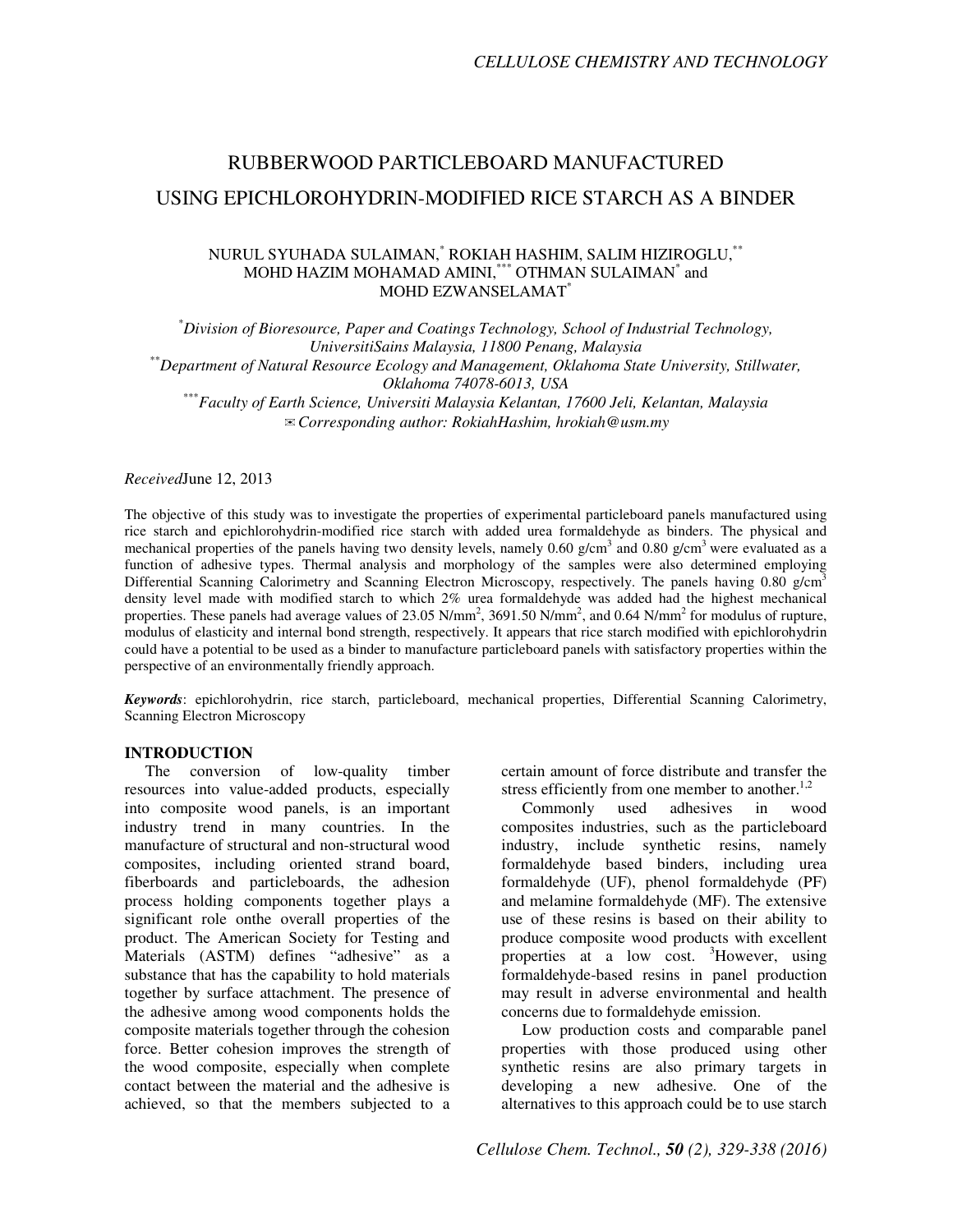as a raw material to develop environmentally friendly adhesives, which can help reduce the dependence on non-renewable petroleum-based adhesives.<sup>4</sup> Starch is known as one of the biorenewable materials in addition to sucrose and cellulose. However, starch has become a most valuable material due to its availability and ease of isolation in pure form, making starch easy to modify to improve its characteristics.<sup>5</sup> Starch is known to be of low cost and has the capability to impart a broad range of functional properties to products to be used in food and non-food industries.<sup>6</sup>

Rice is one of the early agricultural grain crops, along with wheat, barley, and corn, which becameprimary sources of starch.<sup>7</sup> Thailand, Vietnam, United States, Burma and Australia are major exporters and contributors to the world rice production, which is around 370 million tons per year. In Malaysia, the production of rice has been gradually increasing every year. To keep the price of rice as low as possible, the Malaysian government has targeted to increase the rice production, and responsible organizations, such as the Malaysian Agricultural Research & Development Institute (MARDI), have carried out several types of research to increase the production of rice in order to achieve the Malaysian government's mission.<sup>8</sup> Therefore, it would be possible to utilize rice starch as a raw material to produce at a low cost an environmentally friendly adhesive for use particleboard production.

Modification of rice starch has been carried out by some researchers to enhance its overall characteristics, as compared to those of its native form. Modification of rice starch through the acetylation process by using acetic anhydride was carried out by González and Pérez.<sup>9</sup>According to their study, acetylation of rice starch affected its composition, physical and chemical characterristics as well as its functional and rheological properties due to the presence of high acetyl groups in this modified starch. Another modification of rice starch was carried out by Yeh and  $Yeh^{10}$  through the cross-linking reaction by using phosphorous oxychloride  $(POC1<sub>3</sub>)$ , hydroxypropylated with propylene oxide and dual-modified with both reagents. The results indicated that cross-linking of rice starch improved the bonding of rice starch molecules, while hydroxypropylation of rice starch loosened its structure, which affected the gelatinization temperature of rice starch. Through a dual-

modified starch procedure, it was revealed that the cross-linking reduced the degree of subsequent hydroxypropylation, while hydroxypropylation increased the level of subsequent cross-linking. Wang and  $Wang<sup>11</sup>$  also conducted a research project on the structures and physicochemical properties of acid-thinned corn, potato and rice starches. In this work, it was concluded that the functionality of starches after the modification was influenced by their native molecular structures and their physicochemical properties as a result of the acid treatment.

However, the modification of rice starch through the cross-linking reaction by using epichlorohydrin as its reagent has not been studied yet, neither has its application in particleboard manufacturing been reported yet. Epichlorohydrin is mostly employed to make a thermosetting polymer, namely epoxy. Epichlorohydrin is usually produced in a multistep process using propylene and chlorine as raw materials.<sup>12</sup> Epichlorohydrin is known as a proper cross-linking reagent, despite its toxicity. According to Jyothi *et al*., <sup>13</sup> the modification of starch with epichlorohydrin as reagent results in the formation of distarch glycerols. The ether linkages between the cross-links and the hydroxyl groups will form starch granules. Moreover, minimal residual levels of epichlorohydrin are expected in the final products, as it will hydrolyse due to the high temperature during the production process. Consequently, the toxicity of epichlorohydrin from final products would be negligible. Therefore, this study aims to investigate and compare the properties of particleboard panels manufactured from rubberwood raw material using epichlorohydrinmodified rice starch (EMRS), native rice starch (NRS) and epichlorohydrin-modified rice starch with added UF resin (EMRSUF). Based on the findings of this work, it is expected that such binders could have a potential to be commercialized as green adhesives in the particleboard industry.

#### **EXPERIMENTAL**<br>Starch modification **Starch modification and particleboard manufacturing**

Rice starch supplied by Sigma-Aldrich was modified according to the methodology described by Jyothi *et al*. <sup>13</sup>Approximately 40 ml distilled water was added to 20 g rice starch powder and mechanically stirred until it was completely dissolved. In the next step, rice starch solution was placed in a water bath,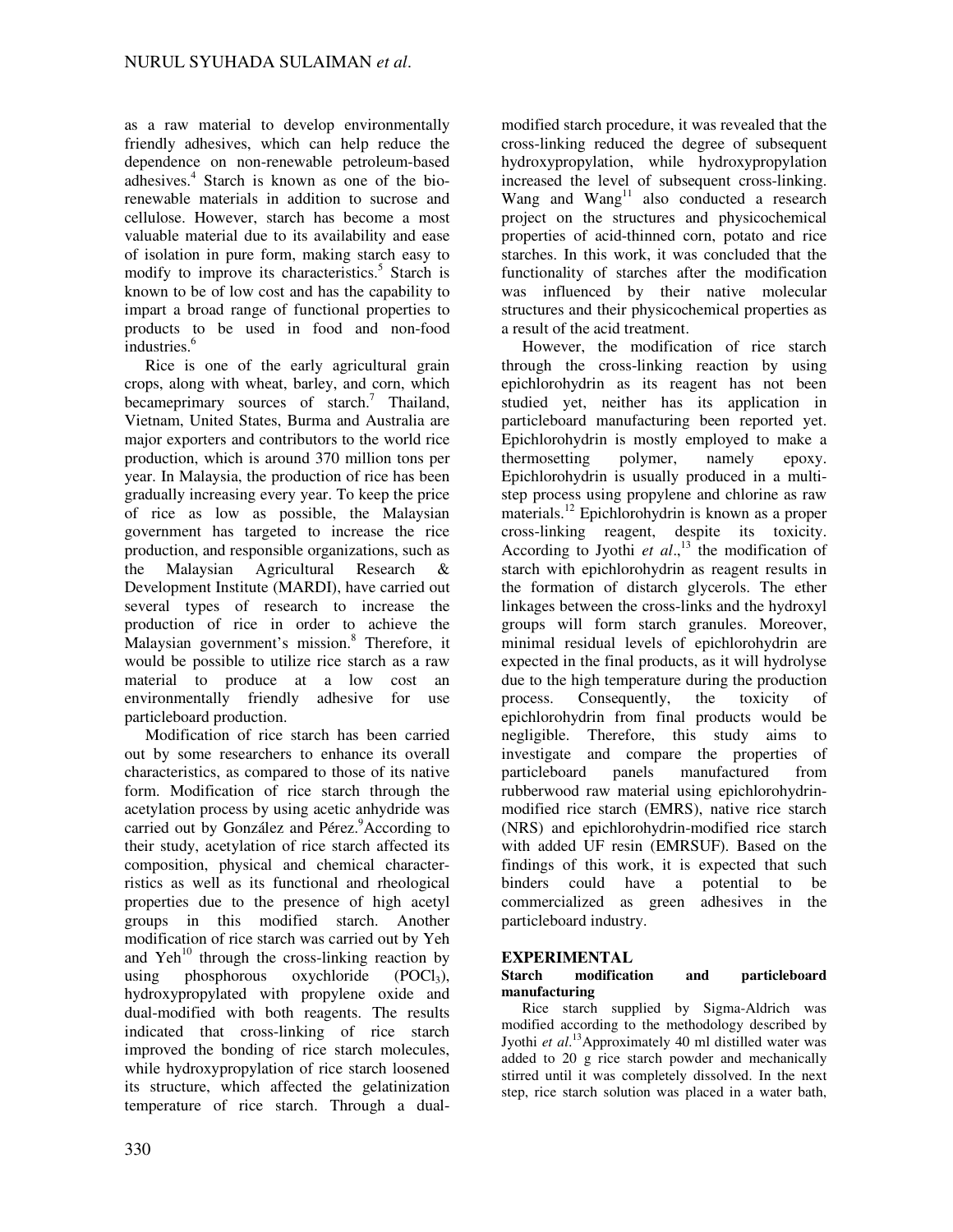gradually increasing the temperature to 90 °C, while continuously stirring it using an overhead stirrer. Once the temperature of the solution passed  $55 \text{ °C}$ , epichlorohydrin was added to the rice starch solution at a ratio of 1:4 (w/w). The addition of epichlorohydrin into the starch solution will cause the formation of ether linkages between the cross-links and hydroxyl groups of the starch granules.<sup>14</sup> The mixture was continuously stirred until its temperature reached 90 °C and left to cool to room temperature before it was used in particleboard manufacturing.

Five particleboard panels for each set were manufactured with two targeted densities, namely 0.60  $g/cm<sup>3</sup>$ , 0.80  $g/cm<sup>3</sup>$  and using two pressing times of 15 min and 20 min. The thickness of the particleboardwas set to 0.5 cm and was controlled by a thickness bar. Rubberwood (*Hevea brasiliensis*) particles were obtained from HeveaBoard Sdn Bhd located at Seremban, Negeri Sembilan, Malaysia. Particles were dried in an oven to a moisture content of about 2% prior to the application of starch as adhesive. Fifteen percent starch-based on the oven-dry weight of the raw material was mixed manually with rubberwood particles. Approximately 2% urea formaldehyde (UF) based oven-dry weight resin was also added to 13% starch adhesive in the preparation of the epichlorohydrin-modified rice starch for the UF added resin panel. Later, a mat with the dimension of 20.1 cm by 20.1 cm by 0.5 cm was manually formed. Prepressing of the mat was done by cold pressing. The mat was then pressed at a temperature of 165 °C using a pressure of 5 MPa for 15 and 20 min, respectively. The panels were then conditioned in a climate room at a temperature of  $25 \pm 2$  °C and a relative humidity of  $65 \pm 2\%$  for several days before the test.

#### **Evaluation of starch properties**

The swelling power and solubility of the rice starch were determined according to the methodology applied by Ačkar *et al*. <sup>15</sup> Suspensions of 5% rice starch were prepared by dilution in distilled water. Starch suspensions were heated at 50, 60, 70, 80 and 90 °C for 30 min with continuous stirring. Hot dispersions were cooled to room temperature and centrifuged at 2000 rpm using a GS-15 centrifuge, Beckman, Germany for 10 min. The supernatant formed was decanted. The solubility of the rice starch was determined by the weight of sediment over the dry weight of starch, as shown in Equation 1:

Solubility. 
$$
\% = \frac{\text{Mass of starch in supermatant. g}}{\text{Mass of starch in aliquot. g}} \times 10^6
$$

The swelling power was calculated using Equation 2:

Swelling power, 
$$
\% = \frac{\text{Mass of wet residue, g}}{\text{Mass of dry residue, g}} \times 100
$$
  
(2)

The degree of crosslinking (DC) of the modified starch was also qualitatively measured based on the

methodology stated by Chatakanonda et al.<sup>16</sup> The measurements were carried out based on the rheological properties of starch by using a rotary rheometer (AR1000-N). The starch slurry was heated up from 30 °C to 95 °C at 12 °C/min and then held at a temperature of 95  $\degree$ C for 2 min. In the next step, the temperature of the mixture was reduced from 95 °C to 30 °C at an interval of 12 °C/min for cooling and finally held for another 2 min. The DC values of the samples were calculated using Equation 3:

Degree of crosslinking =  $(A - B) / A \times 100$  (3)

where A is the peak viscosity of the native rice starch sample and B is the peak viscosity of the modified starch.

#### **Properties of particleboard panels**

The physical properties of a panel, including density, moisture content, thickness swelling (TS) and water absorption (WA), were evaluated based on the Japanese Industrial Standard (JIS).<sup>17</sup>Panels were cut to a size of 5 cm x 5 cm. Fifteen samples were taken from each set of panels and were used for density, TS and WA tests, respectively, while moisture content value was taken from the average reading of 5 samples. The measurement of the length, width, thickness and mass was carried out for each sample and the values obtained were used to calculate the actual density of the panels. The evaluation of TS and WA was carried out by measuring the thickness and weight of each sample before the samples were soaked in distilled water. The increase in the thickness and weight of each sample was recorded after they were soaked in water for 2 h and 24 h. The moisture content value was determined using the mass reading of the samples before and after the samples were dried in an oven until the samples reached their constant weight.

The mechanical properties of the panels, including modulus of rupture (MOR), modulus of elasticity (MOE) and internal bond (IB) strength, were also determined based on the Japanese Industrial Standard  $(JIS).<sup>16</sup>$  Ten samples of a size of 5 cm x 20 cm were cut from each panel set for MOR and MOE tests, respectively, while 15 samples with a size of 5 cm x 5 cm were cut for the internal bond strength test. All mechanical tests were carried out on an Instron Testing System Model 5582 using crosshead speeds of 10 mm/min and 2 mm/min for bending and internal bond strength tests, respectively.

#### *Differential Scanning Calorimetry (DSC) analysis of the samples*

The melting temperature  $(T_m)$  was determined using Perkin Elmer Thermal analysis (Model DSC 8000) with an empty pan as a reference. A weighed powder sample of the panel of approximately 5 mg was placed into the aluminium pan. The sample was transferred to the heating container before being heated up at a heating rate of  $10^{\circ}$ C/min over a temperature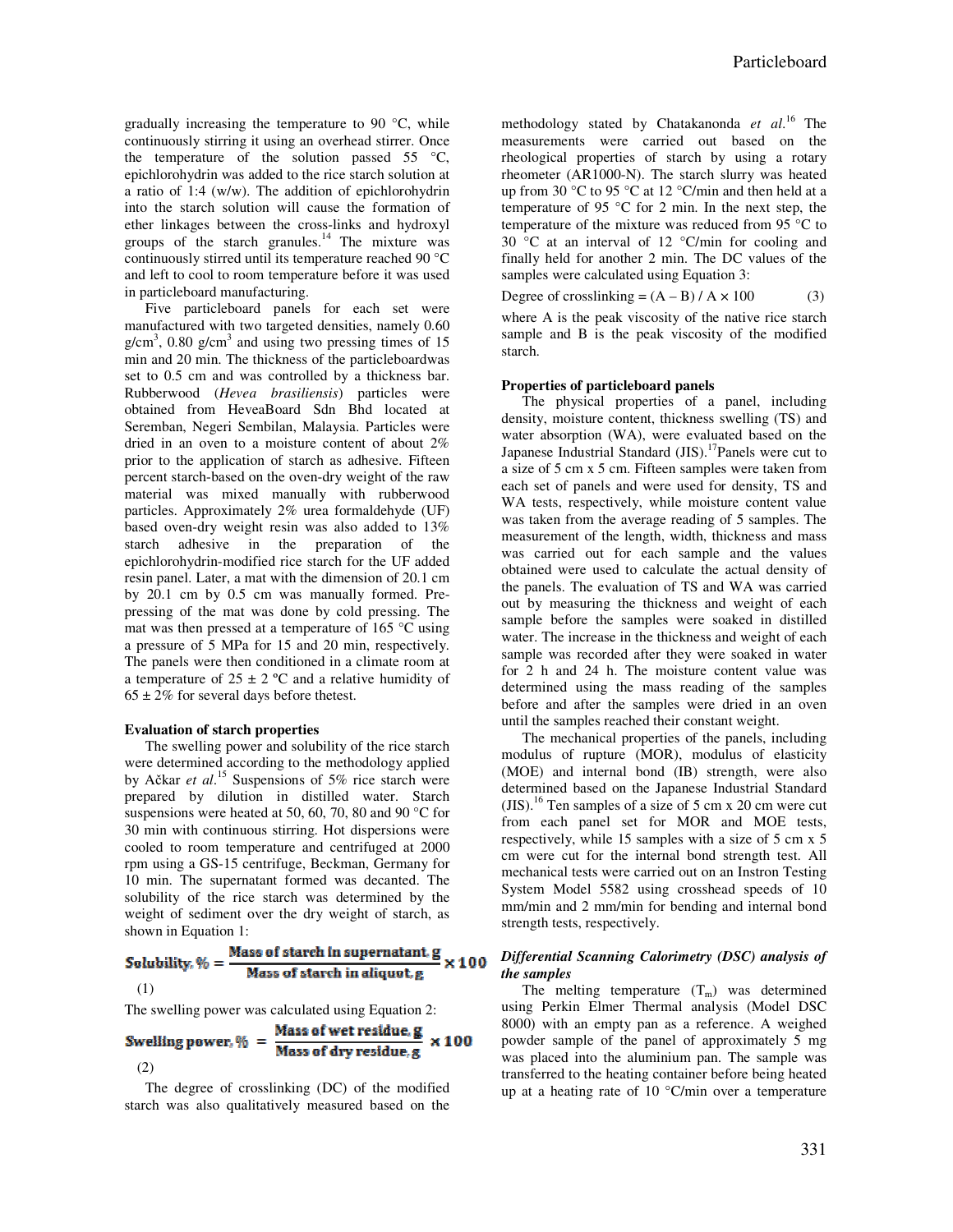range between -15 °C and 280 °C under nitrogen atmosphere. The melting temperatures were determined by inspecting the DSC curves obtained from this analysis.

#### *Scanning Electron Microscopy (SEM) analysis of the samples*

Small cubes were cut from a cross section of the particleboard panels. The sample was glued to a stub using tape and then was coated using a Polaron SC515 SEM coating system (Fisons Instruments) in a thin layer of gold to make it conductive. A Scanning Electron Microscope (Model Supra 50 VP) was used to examine the sample with a voltage acceleration of 15 kV.

#### **RESULTS AND DISCUSSION Properties of starch**

Figures 1(a) and 1(b) illustrate the swelling power and solubility for both native and modified rice starch, respectively. The observations on these two graphs revealed that the swelling power and solubility of starch increased as the temperature increased from 50 °C to 90 °C. This observation is common, as also reported by other researchers. Starch comprises certain components, such as amylose, which is able tosolubilize in water. This allows the starch granules to be attacked by water and increases the swelling power of starch. The increase in the swelling power also enhanced the solubility of the samples. $18$  The swelling and solubility of the samples were decreased by modification with epichlorohydrin, suggesting that some crosslinking could have taken place. This isbecause the cross-linking between modified starch granules will restrain these starch granules from being swollen and extremely soluble in water at a specified temperature.

The percentage for the degree of cross-linking (DC) of the modified rice starch adhesive used in this study was 76.38%. This value is quite high as compared to that obtained previously by Xiao *et al*. <sup>19</sup> This study showed a positive correlation between the degree of cross-linking and the swelling power of starch, as well as its solubility. A high percentage of the cross-linking degree leads to a smallrate of swelling power and solubility of the starch. This observation is also in agreement with the results reported in previous works. $13,20$ 

#### **Properties of particleboard panels**

Tables 1 and 2 display average values for physical and mechanical properties of the panels manufactured with a target density of 0.60 g/cm<sup>3</sup> and  $0.80$  g/cm<sup>3</sup>. From Table 1, it can be noted that the panels produced at  $0.60$  g/cm<sup>3</sup> density with 15 and 20 min pressing times had only slight differences in the actual density values within all the types of panels manufactured. The same trend was also observed for the panels with the density level of  $0.80 \text{ g/cm}^3$ , as shown in Table 2. The average moisture content reading for all types of 0.60 g/cm<sup>3</sup> panels were in the range of  $5.64-6.83\%$ and 5.67-6.78% for 15 and 20 min pressing times, respectively, as shown in Table 1. While for all types of 0.80  $g/cm<sup>3</sup>$  panels, the average moisture content value was in the range of 5.75-6.74% and 6.34-6.53% for 15 and 20 min pressing times, respectively (Table 2). It appears that there is only an insignificant difference in moisture content values among all the types of the panels manufactured. All moisture content values ranged from 5 to 13% in this work and met the JIS requirement.



Figure 1: (a) swelling power and (b) solubility of native rice starch (NRS) and epichlorohydrin-modified rice starch (EMRS)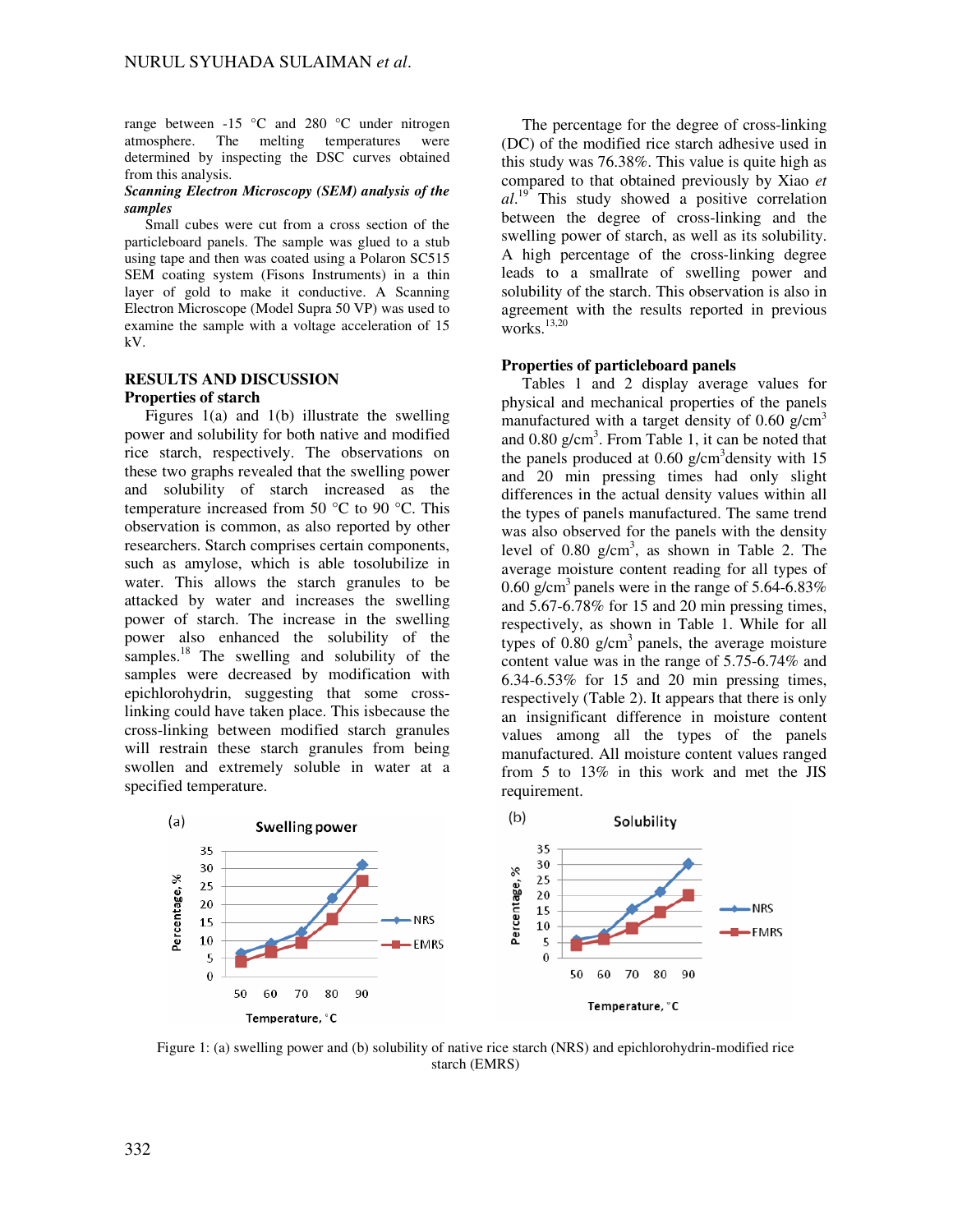|                          | Pressing<br>time (min) | Physical properties          |                            |                              |         |                            |         | Mechanical properties                    |            |                      |
|--------------------------|------------------------|------------------------------|----------------------------|------------------------------|---------|----------------------------|---------|------------------------------------------|------------|----------------------|
| Type of<br>particleboard |                        | Actual density<br>$(g/cm^3)$ | Moisture content<br>$(\%)$ | Thickness swelling<br>$(\%)$ |         | Water absorption<br>$(\%)$ |         | Bending strength<br>(N/mm <sup>2</sup> ) |            | IB                   |
|                          |                        |                              |                            | 2 hour                       | 24 hour | 2 hour                     | 24 hour | <b>MOR</b>                               | <b>MOE</b> | (N/mm <sup>2</sup> ) |
| <b>NRS</b>               | 15                     | 0.56                         | 5.64                       | 48.56                        | 63.43   | 140.16                     | 156.77  | 10.08                                    | 1651.73    | 0.23                 |
|                          |                        | (0.04)                       | (0.19)                     | (10.93)                      | (10.22) | (9.54)                     | (10.15) | (1.65)                                   | (295.99)   | (0.14)               |
| <b>EMRS</b>              |                        | 0.64                         | 5.34                       | 28.98                        | 35.31   | 99.52                      | 125.39  | 13.52                                    | 2546.29    | 0.39                 |
|                          |                        | (0.05)                       | (0.43)                     | (8.26)                       | (5.17)  | (7.11)                     | (7.77)  | (1.91)                                   | (736.64)   | (0.18)               |
| <b>EMRSUF</b>            |                        | 0.63                         | 6.83                       | 24.63                        | 32.19   | 93.01                      | 102.27  | 15.56                                    | 2851.50    | 0.61                 |
|                          |                        | (0.02)                       | (1.27)                     | (4.20)                       | (5.41)  | (3.01)                     | (3.95)  | (2.11)                                   | (457.46)   | (0.12)               |
| <b>NRS</b>               |                        | 0.56                         | 5.67                       | 60.48                        | 75.99   | 149.88                     | 175.89  | 9.56                                     | 1821.27    | 0.22                 |
|                          | 20                     | (0.04)                       | (0.15)                     | (15.93)                      | (15.10) | (7.59)                     | (8.26)  | (1.65)                                   | (276.40)   | (0.04)               |
| <b>EMRS</b>              |                        | 0.64                         | 5.25                       | 30.32                        | 45.01   | 103.38                     | 127.91  | 12.73                                    | 2264.01    | 0.35                 |
|                          |                        | (0.03)                       | (0.39)                     | (6.82)                       | (3.88)  | (6.23)                     | (6.04)  | (1.64)                                   | (321.61)   | (0.17)               |
| <b>EMRSUF</b>            |                        | 0.63                         | 6.78                       | 28.35                        | 40.06   | 96.82                      | 103.54  | 14.10                                    | 2737.37    | 0.50                 |
|                          |                        | (0.04)                       | (1.67)                     | (6.19)                       | (7.96)  | (5.77)                     | (3.87)  | (1.74)                                   | (254.88)   | (0.13)               |

Table 1 Physical and mechanical properties for different types of particleboard panels with 0.60 g/cm<sup>3</sup> targeted density

 $\frac{1.44}{1.44}$  and is expressed as average;<br>  $\frac{1.74}{1.44}$   $\frac{1.74}{1.44}$  (254.88)<br>  $\frac{1.74}{1.44}$   $\frac{1.74}{1.44}$  (254.88)<br>  $\frac{1.74}{1.44}$  (254.88)<br>  $\frac{1.74}{1.44}$  (254.88)<br>  $\frac{1.74}{1.44}$  (254.88)<br>  $\frac{1.74}{1.44$ rupture, MOE: modulus of elasticity, IB: internal bond strength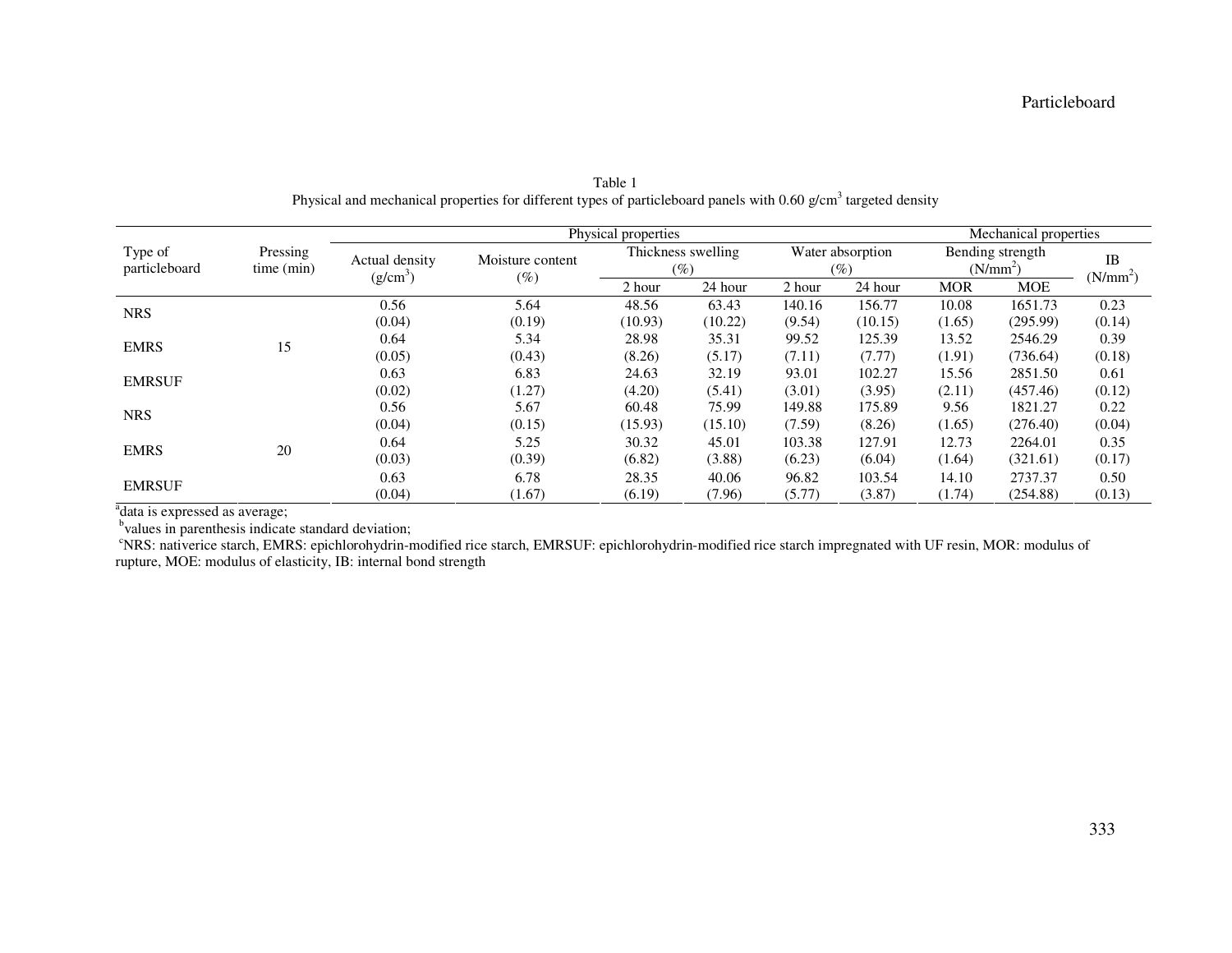# NURUL SYUHADA SULAIMAN *et al*.

|                          |                        |                              | Physical properties        |                              |         |                            |         |                                          | Mechanical properties |                  |  |
|--------------------------|------------------------|------------------------------|----------------------------|------------------------------|---------|----------------------------|---------|------------------------------------------|-----------------------|------------------|--|
| Type of<br>particleboard | Pressing<br>time (min) | Actual density<br>$(g/cm^3)$ | Moisture content<br>$(\%)$ | Thickness swelling<br>$(\%)$ |         | Water absorption<br>$(\%)$ |         | Bending strength<br>(N/mm <sup>2</sup> ) |                       | IB<br>$(N/mm^2)$ |  |
|                          |                        |                              |                            | 2 hour                       | 24 hour | 2 hour                     | 24 hour | <b>MOR</b>                               | <b>MOE</b>            |                  |  |
| <b>NRS</b>               |                        | 0.79                         | 5.75                       | 68.75                        | 85.86   | 135.49                     | 173.34  | 14.57                                    | 2970.49               | 0.30             |  |
|                          |                        | (0.03)                       | (0.30)                     | (19.11)                      | (12.98) | (17.42)                    | (12.33) | (1.46)                                   | (431.92)              | (0.07)           |  |
| <b>EMRS</b>              | 15                     | 0.80                         | 5.43                       | 46.59                        | 67.33   | 94.97                      | 127.81  | 16.17                                    | 3195.71               | 0.52             |  |
|                          |                        | (0.04)                       | (0.18)                     | (8.23)                       | (8.48)  | (7.18)                     | (7.53)  | (1.62)                                   | (574.51)              | (0.02)           |  |
| <b>EMRSUF</b>            |                        | 0.79                         | 6.74                       | 44.67                        | 67.10   | 92.93                      | 99.24   | 23.05                                    | 3691.50               | 0.64             |  |
|                          |                        | (0.02)                       | (0.19)                     | (10.35)                      | (9.69)  | (6.22)                     | (4.28)  | (1.95)                                   | (362.96)              | (0.21)           |  |
| <b>NRS</b>               |                        | 0.80                         | 6.34                       | 61.67                        | 81.77   | 111.93                     | 148.18  | 13.93                                    | 2893.71               | 0.28             |  |
|                          |                        | (0.03)                       | (0.62)                     | (9.04)                       | (11.58) | (17.24)                    | (21.16) | (1.75)                                   | (428.50)              | (0.08)           |  |
| <b>EMRS</b>              | 20                     | 0.81                         | 6.10                       | 45.49                        | 60.49   | 93.95                      | 106.59  | 15.20                                    | 2547.98               | 0.45             |  |
|                          |                        | (0.04)                       | (0.70)                     | (5.75)                       | (5.80)  | (2.79)                     | (8.44)  | (1.94)                                   | (646.28)              | (0.13)           |  |
| <b>EMRSUF</b>            |                        | 0.78                         | 6.53                       | 32.19                        | 59.70   | 77.75                      | 92.99   | 18.17                                    | 3435.86               | 0.64             |  |
|                          |                        | (0.02)                       | (0.10)                     | (10.51)                      | (5.33)  | (13.96)                    | (2.51)  | (1.78)                                   | (533.99)              | (0.11)           |  |

Table 2 Physical and mechanical properties for different types of particleboard panels with 0.80 g/cm<sup>3</sup> targeted density

<sup>a</sup>data is expressed as average

<sup>b</sup>values in parenthesis indicate standard deviation

cNRS: nativerice starch, EMRS: epichlorohydrin-modified rice starch, EMRSUF: epichlorohydrin-modified rice starch impregnated with UF resin, MOR: modulus of rupture, MOE: modulus of elasticity, IB: internal bond strength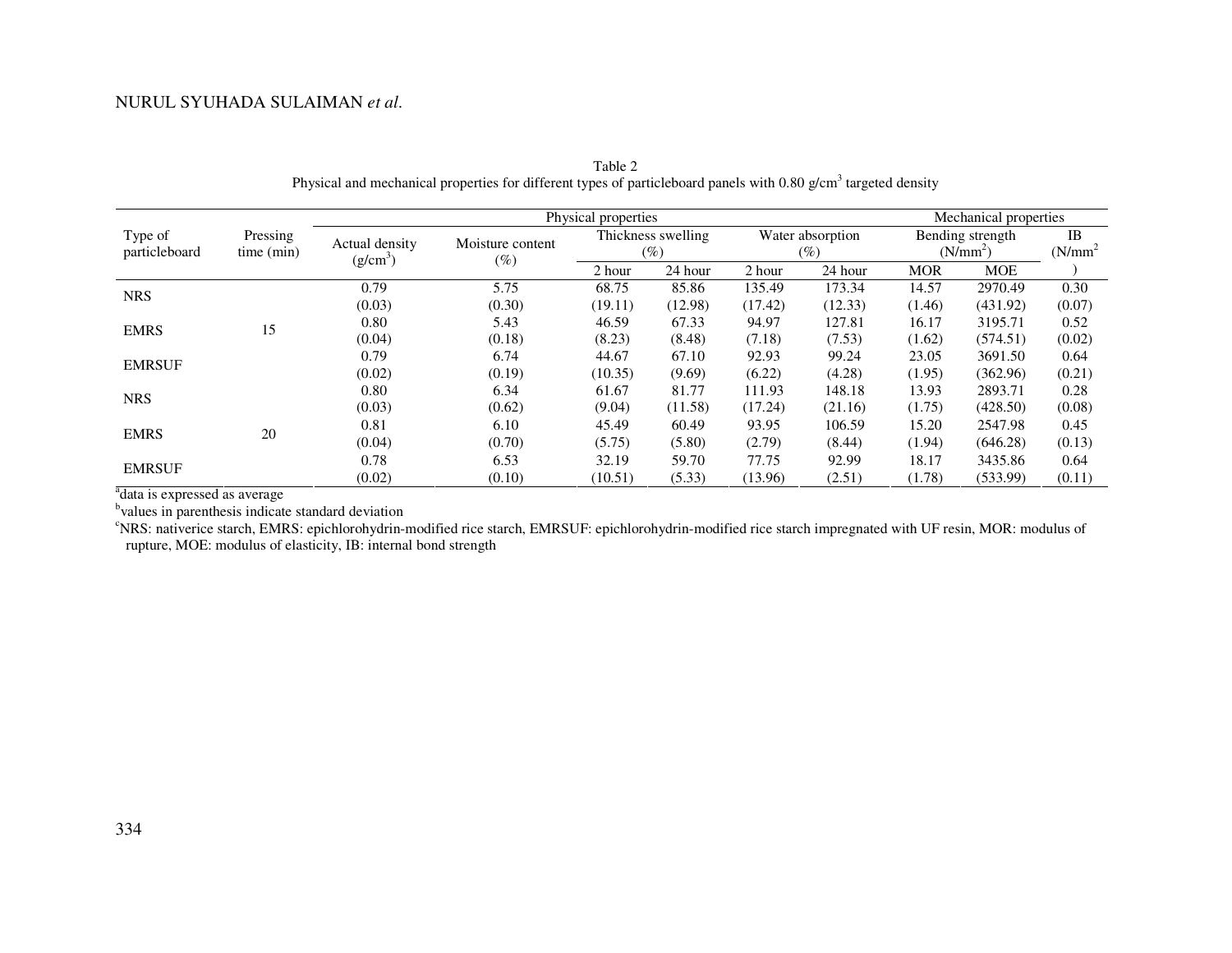The results of TS and WA tests showed that the modification of rice starch improved the overall dimensional stability of the panels. The NRS panel showed less resistance to water absorption, resulting in higher mean values of TS and WA. These values decreased when modified rice starch was used as a binder, as in the case of EMRS type panels and panels made with modified starch with added UF resin having lower corresponding values. These results were observed for both 2 h and 24 h immersion periods. As discussed earlier, the reduction in swelling power and solubility of modified starch resulted in better TS and WA values of the panels. The cross-linking of starch reduced the swelling and solubility of starch because of its compact structure. $^{21}$  Thus, the use of modified starch as a binder reduced the TS and WA values by the reduction of its capability to absorb water compared to native starch, as reported by López *et al.*, as well as Hamdi and Ponchel.<sup>20,21</sup> The UF resin is known to have poor water resistance compared to other commercially available synthetic resins, such as phenol formaldehyde. $^{22}$ However, the addition of UF to modified starch resulted in lower water absorption of the panels because high hydrolytic stability characterised the UF resin when it was cured at high temperature, $2<sup>2</sup>$ similar to the one used in this study. Another reason for this was better bonding of the UF resin with the wood particles. These properties enhanced the dimensional stability of the samples, as shown by the results obtained in this study.

As displayed in Tables 1 and 2, the TS values of the samples also increased with increasing density of the panels, while the reverse was observed for the WA values. This phenomenon is common, as reported by Khedari *et al.*<sup>24</sup> Cellulose is the primary component in rubberwood-rice starch particleboard, which is responsible for water uptake. The long chain molecules in fiber were pushed apart as the amorphous region in cellulose absorbed water. This resulted in thickness swelling of the sample, since the particles were compressed to each other in the panel during hot pressing.<sup>25</sup> Therefore, highdensity particleboard had a high value of TS because of the large amount of particles existing in a panel, which means a largequantity of cellulose was present. Meanwhile, the lower mean value of WA, which occurred in high-density particleboard, was because the contact between particles was greater during the manufacturing of high-density particleboard, making them tightly

compressed. This caused the starch present in the void spaces between the particles to be cured efficiently. Thus, the WA mean values were lower because only a small number of empty spaces were present in high-density particleboard for water storage.<sup>26</sup>

In this study, none of the TS and WA mean values of the specimens met the JIS requirement of 12% for 2 h soaking time. Further treatment needs to be carried out such as the use of a surface coating on particleboard, treating the particles with modified chemicals before panel manufacturing<sup>27</sup> or the addition of wax during the mixing of starch and particles<sup>28</sup> to have better  $TS$ and WA mean values to meet the requirement of JIS standard.

# **Mechanical properties of the panels**

The mechanical properties, including MOR, MOE and IB strength, of the panels manufactured with  $0.60$  and  $0.80$  g/cm<sup>3</sup> target density were significantly improved by the use of modified rice starch with added UF resin. This is due to the alteration of native starch, resulting in the formation of a starch highly resistant to mechanical shear through the cross-linking reaction.<sup>13</sup> The cross-linking reaction occurring in the starch granules also contributed to better bonding between them and rubberwood particles. Meanwhile, the addition of UF into the modified starch gradually increased the mechanical strength of the panels beyond that of the panels manufactured using native or modified rice starch. The bonding strength was improved more by the presence of UF resin with modified starch due to the fact that UF resin provides better cohesion between the materials it glues. $^{29}$ 

The mechanical properties of the panels increased with increasing density. With higher density, the bonding formed between the starch and the particles was stronger as a result of the higher compaction ratio of the particles. Therefore, the curing of the starch occurred more efficiently, which contributed to the high mechanical properties of the panels. $30$  A large amount of particles in the high-densitypanel also ledto thehigh mechanical strength of the panel due to the largenumber of fibrous materials present, thus offering better resistance against higher mechanical load.<sup>26</sup>

Panels produced with 15 min pressing time had higher mechanical strength as compared to those manufactured with 20 min pressing time. This trend was found for both panels made with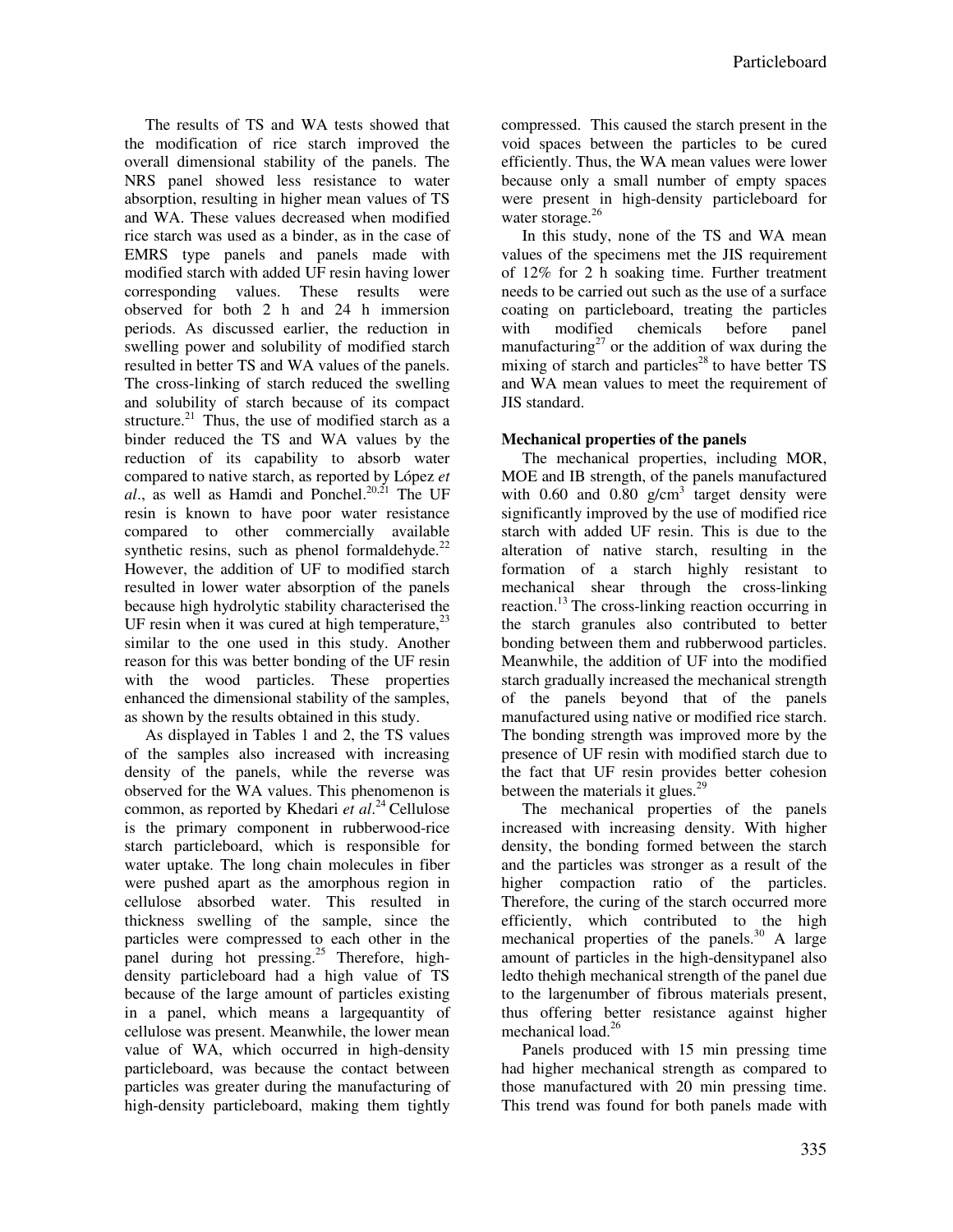$0.60$  and  $0.80$  g/cm<sup>3</sup> targeted density levels. All the mechanical strength values in this study met the JIS requirement for a panel with 0.5 cm thickness, which required  $\overline{8}$  N/mm<sup>2</sup> and 0.15 N/mm<sup>2</sup> for MOR and IB strength, respectively.

### *Differential Scanning Calorimetry (DSC) analysis*

The DSC analysis was carried out to investigate the melting temperature  $(T_m)$  of the manufactured panels. The results are shown in Figure 2. The DSC curves of the panels constructed with 15 and 20 min pressing times are presented separately in Figures 2(a) and 2(b), respectively. The melting temperature  $(T_m)$  of the panels manufactured with 15 min pressing time was lower than that of the panels made with 20 min pressing time. Low onset temperature  $(T_0)$ was also observed for the same panels. Considering the type of binder used, NRS panels manufactured with both 15 and 20 min pressing times had the highest melting temperature compared to the others. The EMRSUF panels produced with both 15 and 20 min pressing times had the lowest melting temperature, as well as the lowest onset. This result corresponds with the findings of TGA analysis, which revealed that the panels manufactured using starch modified with

epichlorohydrin with the addition of UF resin (EMRSUF) had the lowest thermal stability, followed by EMRS type of panels and NRS type of panels. According to this finding, the correlation among thermal analysis, crystallinity index and mechanical properties of the manufactured panels can be clearly observed. Panels with high thermal stability were found to have a high crystallinity index and low mechanical properties.<sup>31</sup>

#### *Scanning Electron Microscopy (SEM) analysis*

Figure 3 shows the typical SEM micrographs of the cross section for all types of panels with a target density of  $0.80$  g/cm<sup>3</sup> with different magnifications. As can be seen from this figure, all the types of binders used in this study were dispersed evenly, embedding in between the rubberwood particles. The cell wall structures of rubberwood particles for all the types of panels were compact due to the compressing pressure to which they were subjected during the manufacturing process.

However, this observation can only be clearly seen on the SEM micrograph of the EMRSUF panel (Figure 3c), followed by the SEM micrographs of the EMRS panel (Figure 3b) and of the NRS panel (Figure 3a).



Figure 2: DSC curves of NRS, native rice starch; EMRS, epichlorohydrin-modified rice starch; and EMRSUF, epichlorohydrin-modified rice starch with added urea formaldehyde resin panels with  $0.80$  g/cm<sup>3</sup> target density manufactured with (a) 15 min, and (b) 20 min pressing time, respectively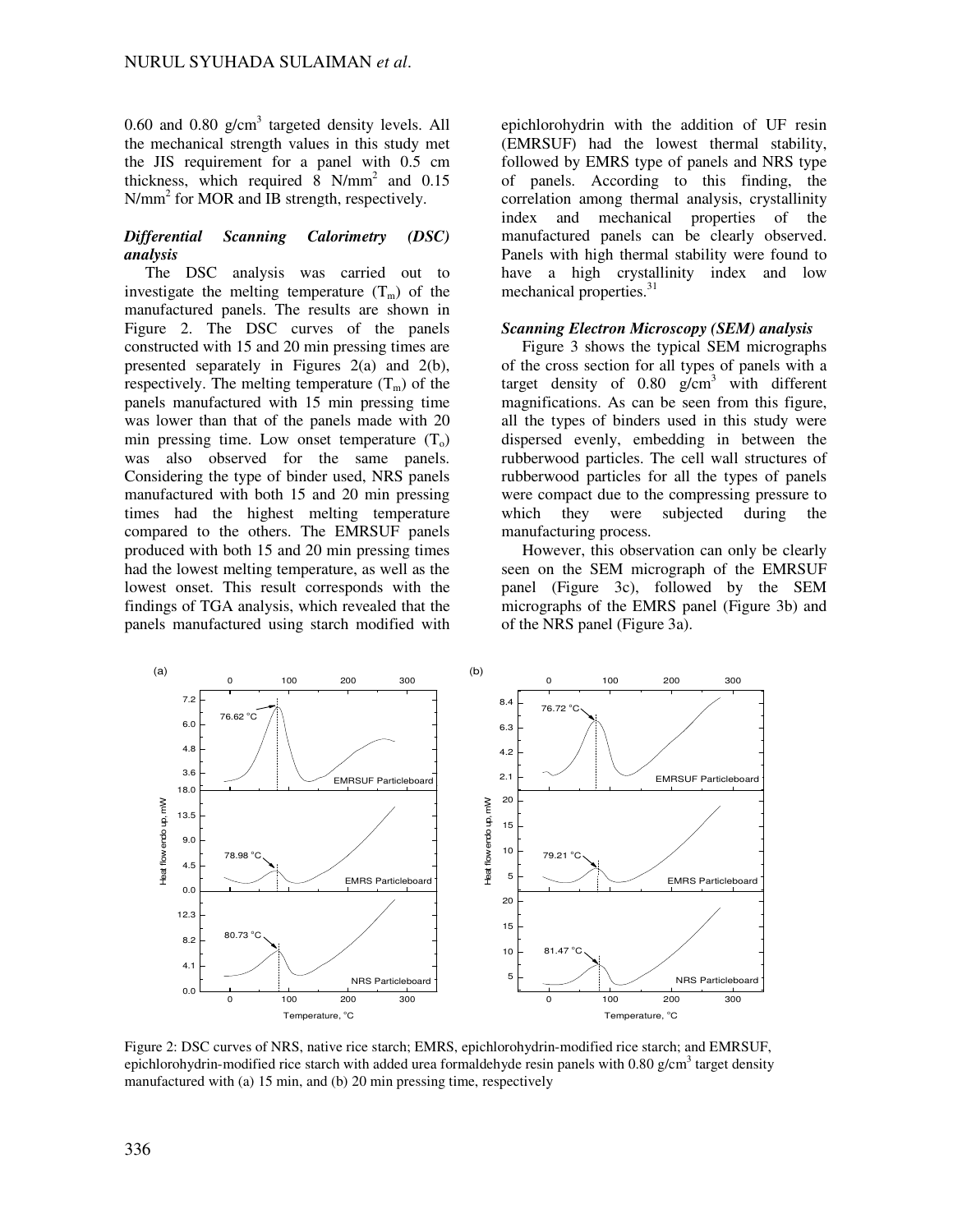

Figure 3: SEM micrographs showing cross section view of (a) NRS, native rice starch (b) EMRS, epichlorohydrinmodified rice starch and (c) EMRSUF, epichlorohydrin-modified rice starch with added urea formaldehyde resin panels with  $0.80$  g/cm<sup>3</sup> target density manufactured with  $20$  min pressing time

The compatibility between the UF resin and modified starch resulted in better bonding formed between the particles and the starch molecules in the EMRSUF panel. Consequently, higher physical and mechanical properties of the manufactured EMRSUF panels could be obtained compared to the other panelsmade by using native and modified starch without the addition of UF.

### **CONCLUSION**

Based on the findings of this work, both mechanical and physical properties of the samples made using modified rice starch were enhanced. The addition of UF resin into the binder resulted in additional improvement of the panel properties beyond those of the panels manufactured by using native and modified rice starch only. The mechanical properties of the panels made in this work met the requirements of the JIS standard. However, the dimensional stability of the samples did not satisfy the minimum requirements stated in the above standard. This shortcoming, however, can be enhanced using several methods, as reported by the other researchers.

High thermal stability and high crystallinity index were found for the panels manufactured using native rice starch with 20 min pressing time. The lowest thermal stability and crystallinity index were found for the panels manufactured using modified rice starch with added UF resin with 15 min pressing time. The correlation among the thermal stability, crystallinity index and mechanical properties of the panels was observed in this study, where panels having high thermal stability and high crystallinity index had low mechanical properties. The SEM micrographs revealed that the panel manufactured using modified starch with added UF resin had a compact and tighter structure compared with the ones manufactured using native and modified starch only. This structure allowed better bonding to take place between the binder and the particles in the manufactured samples.

*ACKNOWLEDGEMENTS*: The authors want to acknowledge Universiti Sains Malaysia for the Research University Grant (1001/PTEKIND/ 815066), PRGS Grant (1001/PTEKIND/844104),